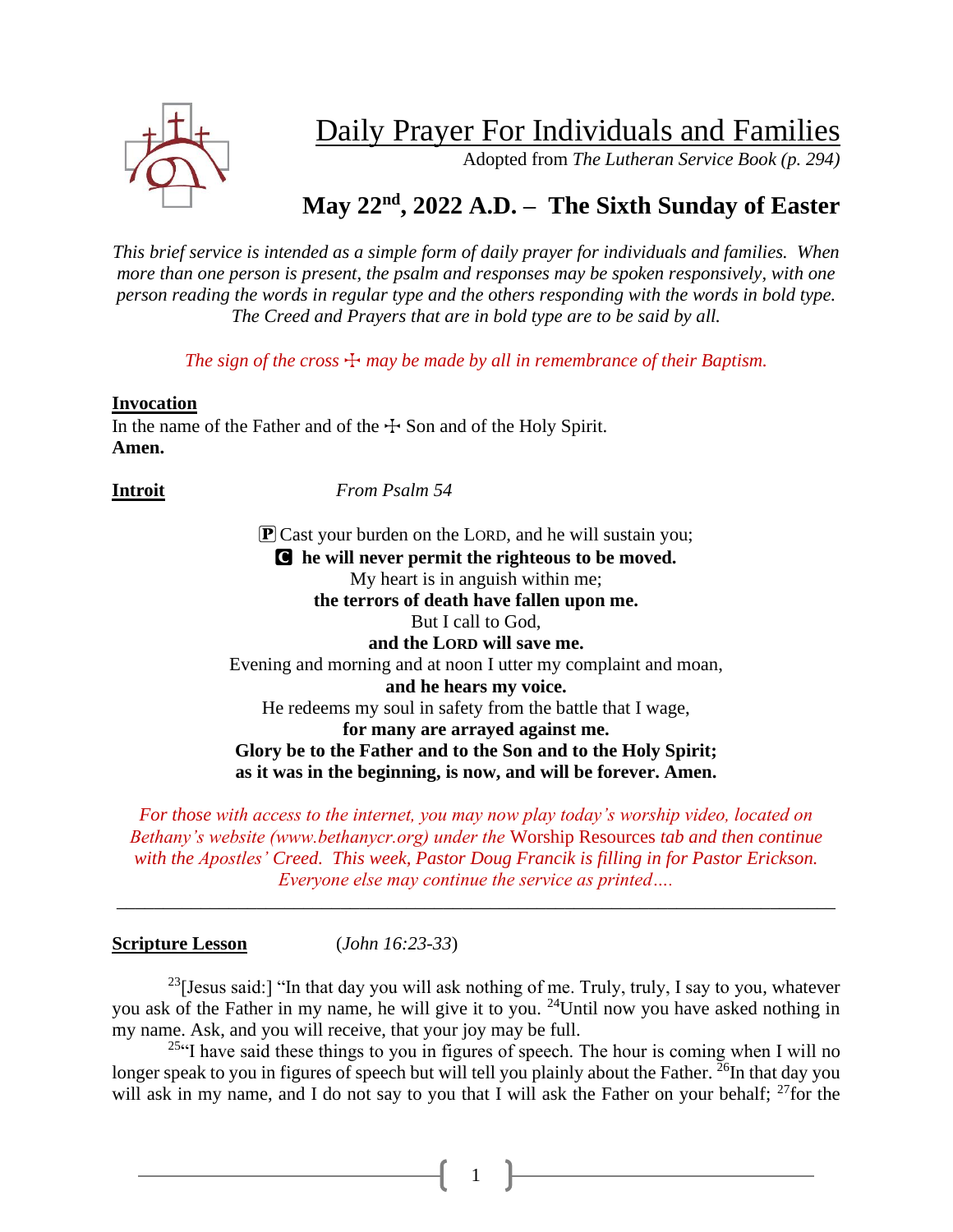Father himself loves you, because you have loved me and have believed that I came from God. <sup>28</sup>I came from the Father and have come into the world, and now I am leaving the world and going to the Father."

 $29$ His disciples said, "Ah, now you are speaking plainly and not using figurative speech! <sup>30</sup>Now we know that you know all things and do not need anyone to question you; this is why we believe that you came from God." <sup>31</sup> Jesus answered them, "Do you now believe? <sup>32</sup> Behold, the hour is coming, indeed it has come, when you will be scattered, each to his own home, and will leave me alone. Yet I am not alone, for the Father is with me. <sup>33</sup>I have said these things to you, that in me you may have peace. In the world you will have tribulation. But take heart; I have overcome the world."

**Sermon** –  $\div$  *Overcoming*  $\div$ *(A copy of Pastor Erickson's sermon included at the end of this service.)*

### **Apostles' Creed**

C **I believe in God the Father Almighty, Maker of heaven and earth. And in Jesus Christ, His only Son, our Lord; Who was conceived by the Holy Spirit, Born of the Virgin Mary; Suffered under Pontius Pilate, Was crucified, died, and was buried; He descended into hell; The third day He rose again from the dead; He ascended into heaven And sits at the right hand of God the Father Almighty; From thence He will come to judge the living and the dead.**

\_\_\_\_\_\_\_\_\_\_\_\_\_\_\_\_\_\_\_\_\_\_\_\_\_\_\_\_\_\_\_\_\_\_\_\_\_\_\_\_\_\_\_\_\_\_\_\_\_\_\_\_\_\_\_\_\_\_\_\_\_\_\_\_\_\_\_\_\_\_\_\_\_\_\_\_\_\_

**I believe in the Holy Spirit; The holy Christian Church, the communion of saints;**  The forgiveness of sins; The resurrection of the body; And the life  $\pm$  everlasting. Amen.

# **The Lord's Prayer**



**Our Father who art in heaven, hallowed be Thy name, Thy kingdom come, Thy will be done on earth as it is in heaven; give us this day our daily bread; and forgive us our trespasses as we forgive those who trespass against us; and lead us not into temptation, but deliver us from evil. For Thine is the kingdom and the power and the glory forever and ever. Amen.**

# **Bethany's Prayer List**

#### **Thanksgiving**

- Randy Schmith returned after servant event at Juarez/El Paso
- Larry and Sharon Easler celebrating 65 years of marriage today
- Doug and Sheryl Knutson celebrating 50 years of marriage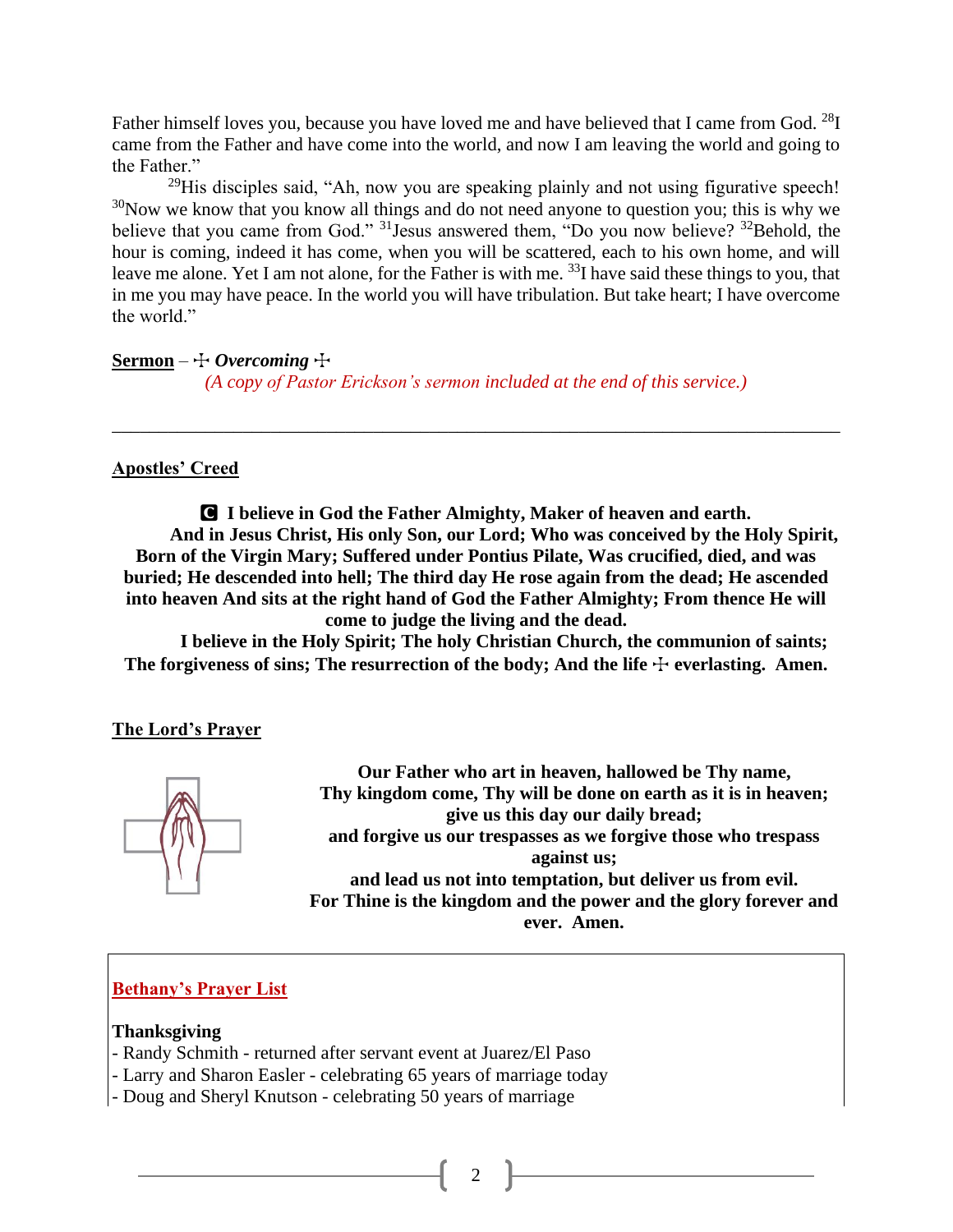## **Entrusting into God's Care**

- Wayne Schilling hospice care
- The Kroemer family as they help a friend
- Persecuted Christians and refugees
- Those suffering after the storm and during the pandemic
- Peace in Europe and throughout the world
- Project 24 students, Yvonne and Lorine

#### **Healing**

- Nancylee Siebenmann hospitalization
- Dan (father of Michelle Wiersig) recovering after surgery
- Faye Sieck recovering after surgery
- Betty Hein hospitalization
- Natalie Heller recovering after surgery
- Erin Wilson health issues
- Doug Knutson cancer treatment
- John Siebenmann health issues
- Lee Rathje recovering after surgery
- Cindy Broadwater relief of foot pain
- Lynn Madsen broken wrist
- Carol Grimminger recovering after hospitalization
- Joel Knutson recovering after surgery
- Sharon Ramsey recovering after surgery
- Dave Christian recovering at home after cardiac surgery

#### **Homebound**

- Melba Davison - Terrace Glen, Marion

#### **Mourning**

- Mechele (friend of Linda Patten) - died 5/14

#### **Serving Our Country**

- Ben serving in the Iowa National Guard
- Mitchell & Benjamin (relatives of Schoens & Smiths) U.S. Navy
- Harrison (son of Rob & Faye Sieck) Deployed to Germany

#### **Collect of the Day**

O God, the giver of all that is good, by Your holy inspiration grant that we may think those things that are right and by Your merciful guiding accomplish them; through Jesus Christ, Your Son, our Lord, who lives and reigns with You and the Holy Spirit, one God, now and forever. **Amen.**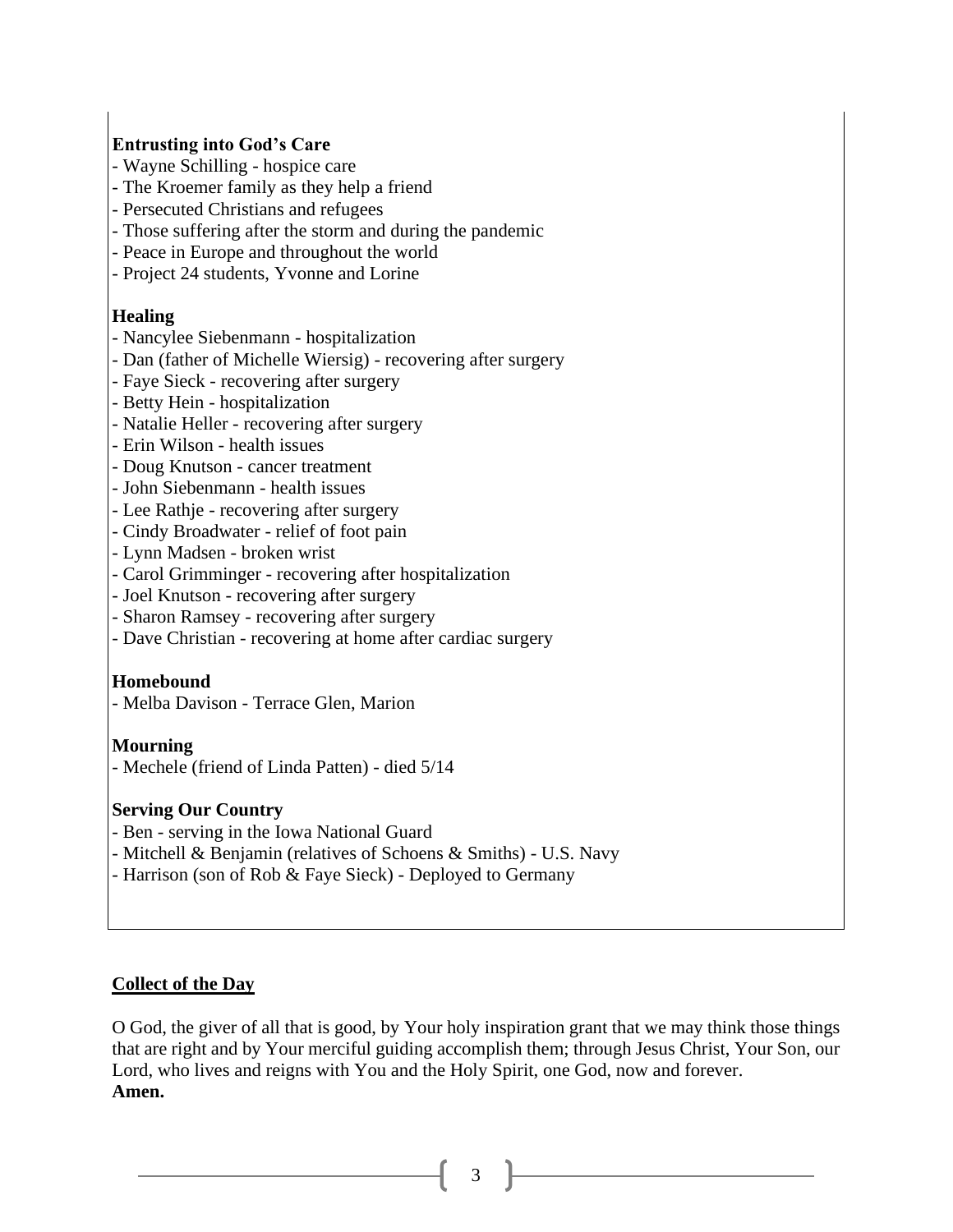#### **Concluding Prayers**

Blessed Lord, You have caused all Holy Scripture to be written for our learning. Grant that we may so hear them, read, mark, learn, and take them to heart that, by the patience and comfort of Your holy Word, we may embrace and ever hold fast the blessed hope of everlasting life; through Jesus Christ, Your Son, our Lord, who lives and reigns with You and the Holy Spirit, one God, now and forever.

#### **Amen.**

Together we pray… **I thank You, my heavenly Father, through Jesus Christ, Your dear Son, that You have kept me this night from all harm and danger; and I pray that you would keep me this day also from sin and every evil, that all my doings and life may please You. For into Your hands I commend myself, my body and soul, and all things. Let Your holy angel be with me, that the evil foe may have no power over me. Amen.**

Let us bless the Lord. **Thanks be to God.**



Grace, mercy, and peace to you from God – the Father, the Son, and the Holy Spirit. Amen.

What is the world coming to? Have you found yourself wondering that lately? As you watch the news at night or read the paper in the morning, it can often feel like the world is falling apart. You can pick just about any part of the globe these days and discover some sort of conflict. Mass shootings here in the United States. Tensions in and around China. An all out war in Ukraine! What's the world coming to? And what are Christians to do, scattered throughout a pagan world that seems to thrive on hatred, violence, and oppression? What are Christians to do when we know that we are in the minority, out of place, out of step with the rest of the world?

In our Scripture Lesson, Jesus tells the disciples that they are to pray! When the world is falling apart, when our lives are falling apart, the disciples of Christ can pray with confidence, because Christ has already overcome the world.

Speaking to His followers in the Gospel lesson, Jesus has just finished telling the disciples many things in figures of speech. We've heard some of these things before - like Jesus is a shepherd and we are members of His flock. We of course are not literally sheep, but the image that Jesus gives to us helps prepare His followers to endure what lies ahead for them. All too soon, His disciples will be scattered, as He Himself will be betrayed and crucified. The very thing, or the very person, that kept them united and centered, would be gone.

The disciples could not imagine living in a world without Jesus, yet in our Gospel reading in just a few hours that is exactly what is going to happen. They will watch Jesus be arrested, only after being betrayed by one their own. They will watch a trial, which is nothing more a manipulative scam. And of course watch Jesus suffer the torments of crucifixion and death. These disciples could truly ask, as we often do, "What is the world coming to?"